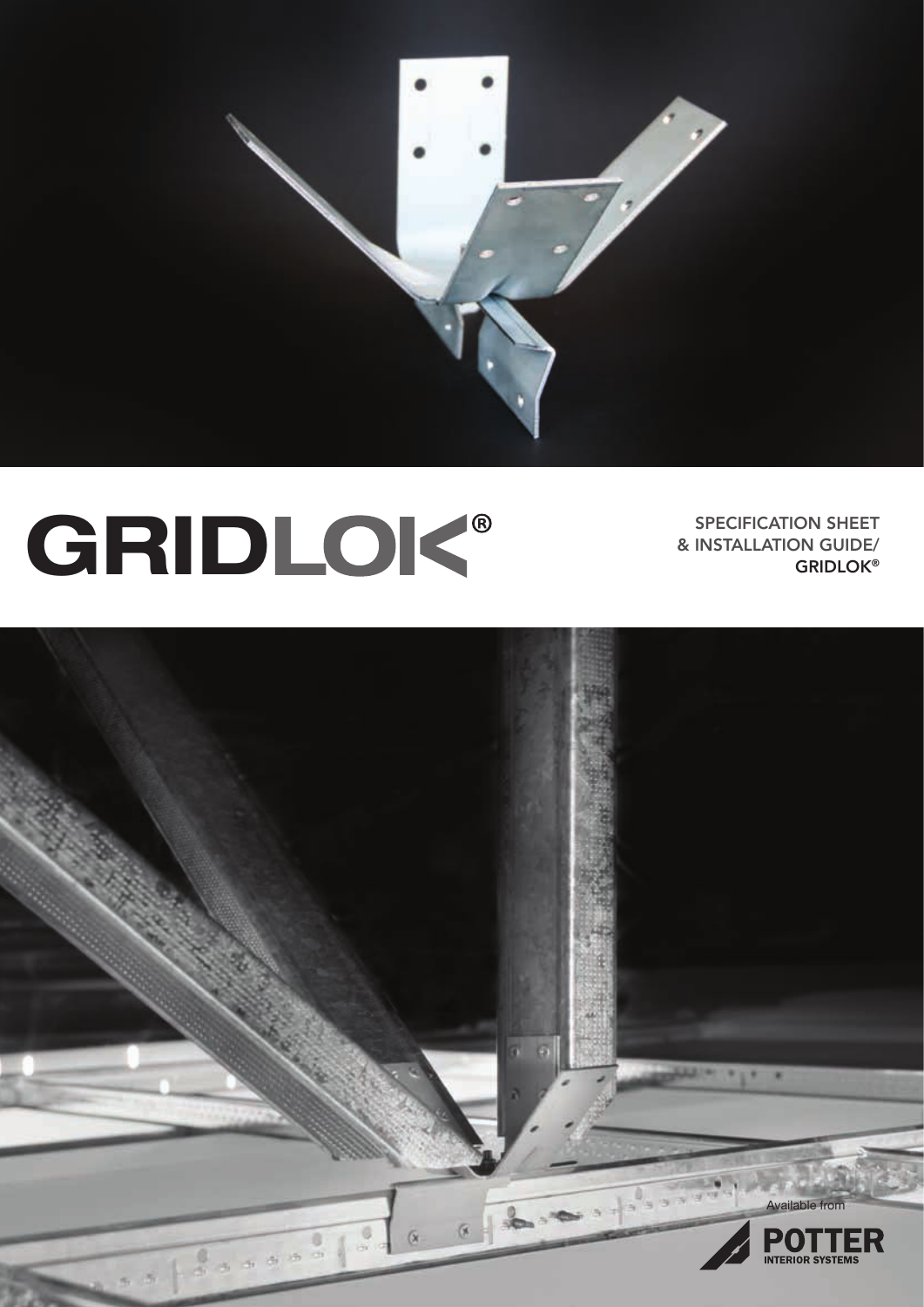### **GRIDLOK®**



#### OBJECTIVES/

- Provide consistency of bracing for grid ceilings.
- Create efficiencies in the construction of grid ceiling systems.
- Provide a systematic and quantifiable approach to grid ceiling bracing.
- Prevent injury caused by failure of grid ceiling systems during seismic activity.
- Prevent loss of amenity caused by behavior of grid ceiling systems during seismic activity.
- Protect property and structures from physical damage caused by failure of grid ceiling systems during seismic activity.
- Prevent business interruption caused by the failure of ceiling systems due to seismic activity.

#### FEATURES AND BENEFITS/

- Provides defined capacity for every brace.
- Provides consistency of installation.
- Ensures validity of ceiling installers PS3.
- Tested under ULS and SLS loads to ensure longevity of performance.
- Patented connection saddle applicable to all ceiling main runners.
- Allows for 64mm and 92mm steel stud to be used as bracing.
- Minimizes plenum footprint to reduce service clashes.
- Allows rotation of bracing footprint to minimize service clashes.
- Employs .64 BMT, .75 BMT or 1.15 BMT steel stud to minimize waste on site.

#### COMPLIANCE/

- Complies with AS/NZS 2785.
- Complies with AS/NZS 1170.5.
- Complies with AS/NZS 4219.
- Complies with AS/NZS 4600.
- Complies with NZ Building Code Clause B1 – Structure.
- Contributes to compliance with NZ Building Code Clause F6 – Visibility in Escape Routes, Clause D1 – Access Routes.

#### APPLICATIONS/

- Importance Level 2, 3 and 4 Buildings
- Hospitals
- Commercial Interiors
- Schools

#### INSTALLATION/

Must be installed in accordance with manufacturers specification and within the parameters of AS/NZS1170.5 AS/NZS4219 AS/ NZS2785. Install sheets are available online and in every box of GRIDLOK®. Ceilings must be installed as per manufacturers recommendation. Installation at centres and configurations as referenced by ceiling manufacturers recommendations given GRIDLOK® capacity. Construction outside of available information will require consultation and approval. Approved seismic fixings to be used for attachment to structure over. Architect and / or Structural engineer plus relevant regulatory bodies must approve variations of installation. Bracing material must be fixed with 10-gauge drill point wafer head tech screws. Steel bracing material must be 64mm .55 BMT, .75 BMT or 1.15 BMT or 92mm .55 BMT, .75 BMT or 1.15 BMT. All GRIDLOK®

units and bracing must be checked after seismic event for signs of wear. GRIDLOK® is not intended to replace ceiling suspension wires, which must be installed as per manufacturers specification. Although all ceiling grid is acceptable for use we do not take responsibility or liability for performance of, or installation of ceiling grid. The unit must not be deformed or altered in any way. Tenancy changes requiring new ceiling installation requires new GRIDLOK® units to be installed.

#### LIMITATIONS/

For interior application only. Structural engineer and regulatory body must seismically approve configurations outside of specifications. The unit and / or bracing material must not be used as an anchor point or fixing point by associated trades.

#### NOTICE/

We shall not be liable for incidental and consequential damages, directly or indirectly sustained, nor for any loss caused by application of these goods not in accordance with current printed instructions or for other than intended use. Our liability is expressly limited to replacement of defective goods. Any claim shall be deemed waived unless made in writing to us within thirty (30) days from the date it was or reasonably should have bee discovered.

The information presented is correct to the best of our knowledge at the date of issuance. Because codes continue to evolve, check with a local official prior to designing and installing. Other restrictions and exemptions may apply.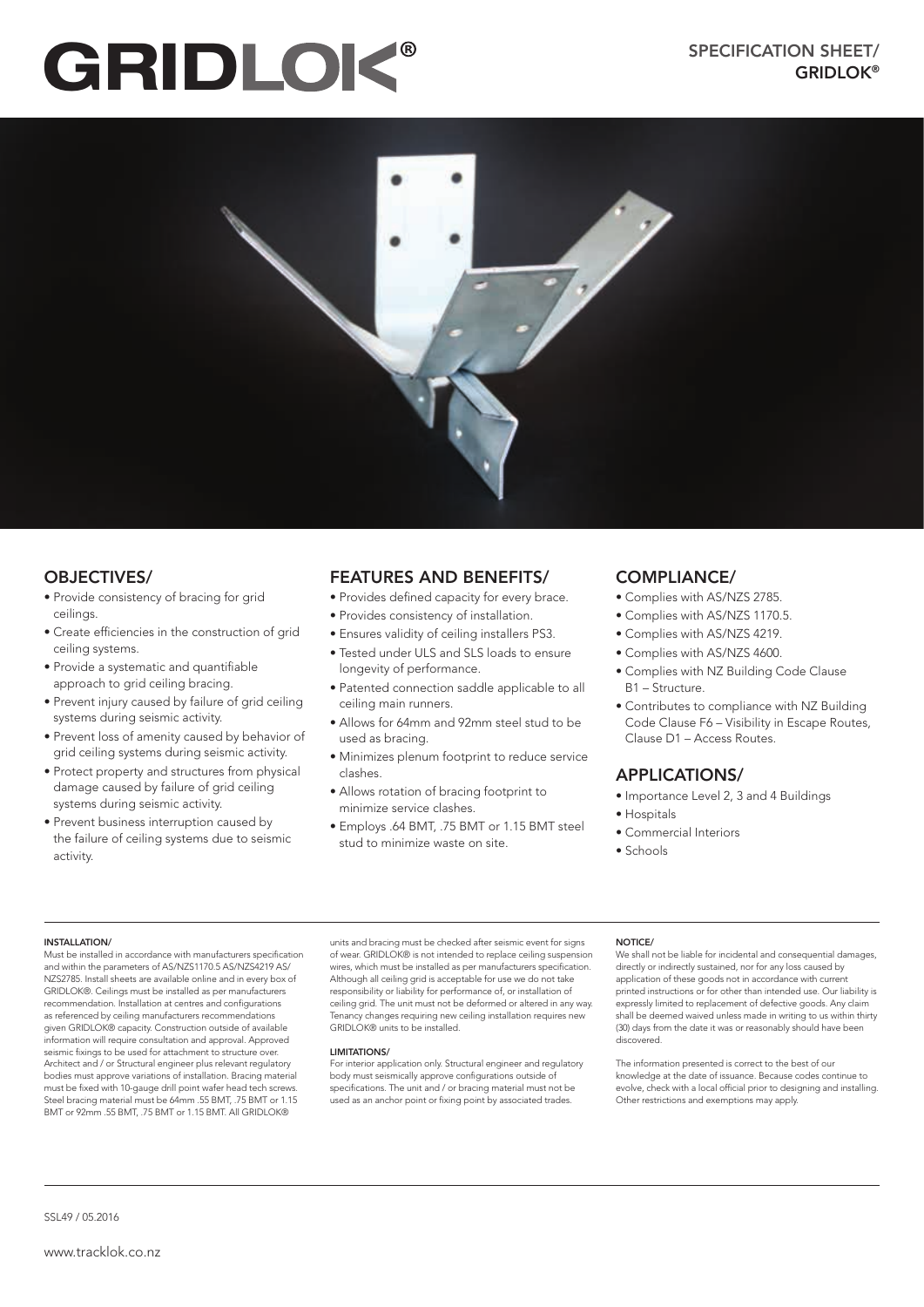#### PLENUM HEIGHT CHART/

| <b>PLENUM</b><br><b>HEIGHT/</b> | 45° STUD<br>LENGTH/ | <b>BRACING</b><br><b>REQUIREMENT/</b> |
|---------------------------------|---------------------|---------------------------------------|
| 200 <sub>mm</sub>               | 233mm               | 64mm .50 BMT or 92mm .55 BMT          |
| 400mm                           | 516 <sub>mm</sub>   | 64mm .50 BMT or 92mm .55 BMT          |
| $600$ mm                        | 799mm               | 64mm .50 BMT or 92mm .55 BMT          |
| 800 <sub>mm</sub>               | 1081mm              | 64mm .75 BMT or 92mm .55 BMT          |
| 1000mm                          | 1361mm              | 64mm 75 BMT or 92mm 75 BMT            |
| 1200 <sub>mm</sub>              | 1647 <sub>mm</sub>  | Boxed 64mm .75 BMT or 92mm .55 BMT    |
| 1400mm                          | 1930mm              | Boxed 64mm .75 BMT or 92mm .55 BMT    |
| 1600mm                          | 2213mm              | Boxed 64mm .75 BMT or 92mm .75 BMT    |
| 1800mm                          | 2496mm              | Boxed 64mm .75 BMT or 92mm .75 BMT    |
| 2000 <sub>mm</sub>              | 2778mm              | Boxed 64mm 1.15 BMT or 92mm 1.15 BMT  |
| 2200 <sub>mm</sub>              | 3061 <sub>mm</sub>  | Boxed 64mm 1.15 BMT or 92mm 1.15 BMT  |
| 2400 <sub>mm</sub>              | 3344mm              | Boxed 64mm 1.15 BMT or 92mm 1.15 BMT  |
| 2600 <sub>mm</sub>              | 3627 <sub>mm</sub>  | Boxed 92mm 1.15 BMT                   |
| 2800 <sub>mm</sub>              | 3910mm              | Boxed 92mm 1.15 BMT                   |
|                                 |                     |                                       |

#### Notes:

Plenum height equals top of grid to soffit. Provides for horizontal bracing load of 210kg per GRIDLOK® bracket. Larger bracing loads require a specific design by an engineer. Boxed studs to be screwed off both sides at 1.0m centres.

### ASSEMBLY DETAIL/